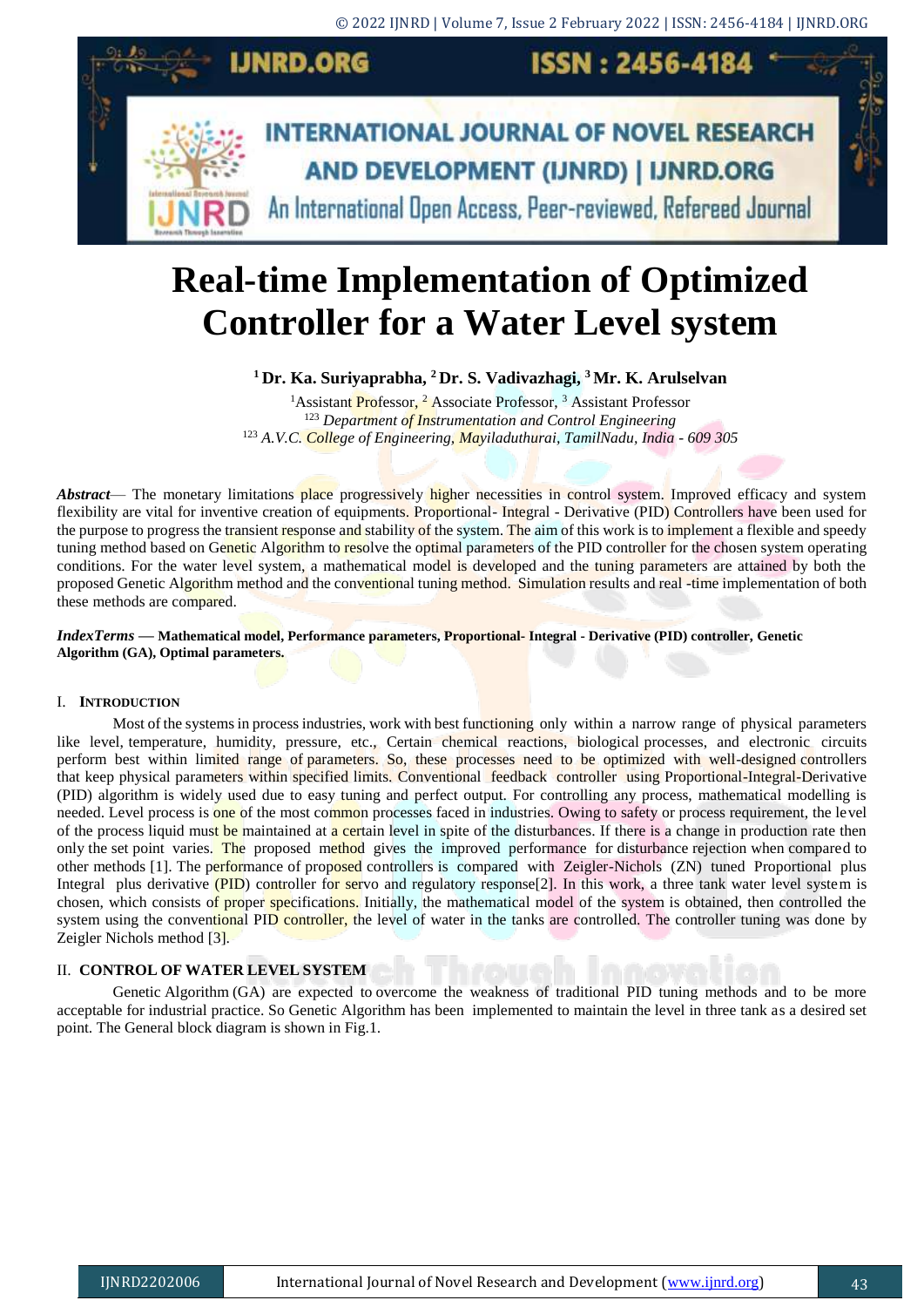

Fig.1 Block diagram of Genetic Algorithm based PID controller

#### **2.1 Three Tank Water Level System**

The three tank system along with its state-of-the-art automation process is a simple, robust and an efficient platform to achieve the necessary hands on experience on various stages of process control design. The stage ranges from process modelling, understanding the process dynamics and designing an efficient control strategy to achieve better control on the process of interest. In the three-tank system, which consist of three identical cylindrical tanks as Pump feed liquid to the tank 1 from the main reservoir. The tanks are interconnected by the cylindrical pipes. The interaction occurs due to the connection between two tanks and the Fig.2 shows that tank 1, tank 2 and tank  $3$  are connected to each other. The outlet flow of tank 1 is interacting with tank 2 and outlet flow of the tank 2 is interacting with tank 3.



Fig.2 Three tank interacting system

The three tank system along with control valves, rotameter, pump, motor and data acquisition cards are shown in below Fig.3. The level of the tank 1 can be controlled by the adjustment of control valves and PID values. The other two tanks acts as disturbance for tank 1.

# **2.2 Mathematical Modelling Of Three Tank System**

A mathematical model essentially describes the physical and chemical phenomena of a system. Tank1, Tank2, Tank3 are connected in series. Technical Specifications are given below:

| Input     | $\frac{(0-250)}{m}$           |  |  |
|-----------|-------------------------------|--|--|
| Supply    | $: +24V$ DC                   |  |  |
| Output    | $(4-20)$ mA at 24VDC / 2 wire |  |  |
| <b>HV</b> | : Hand Valves                 |  |  |
| LT        | : Level Transmitters          |  |  |

The overall transfer function of the interacting three tank system is given by: TANK 1:

| TANK 2: | $F_1(t) - F_2(t) = A_1 dh_1/dt$                                                                         | (1) |
|---------|---------------------------------------------------------------------------------------------------------|-----|
|         | $F_2(t) - F_3(t) = A_2 dh_2/dt$                                                                         | (2) |
| TANK 3: | $F_3(t) - F_4(t) = A_3 dh_3/dt$                                                                         | (3) |
| Also,   | $F_2(t) = [h_1(t)-h_2(t)] / R_1$<br>$\mathbf{E}$ (a) $\mathbf{E}$ (a) $\mathbf{I}$ (a) $\mathbf{I}$ (b) | (4) |

$$
F_2(t) = [h_1(t) - h_2(t)] / R_1
$$
  
\n
$$
F_3(t) = [h_2(t) - h_3(t)] / R_2
$$
  
\n
$$
F_4(t) = h_3(t) / R_3
$$
\n(5)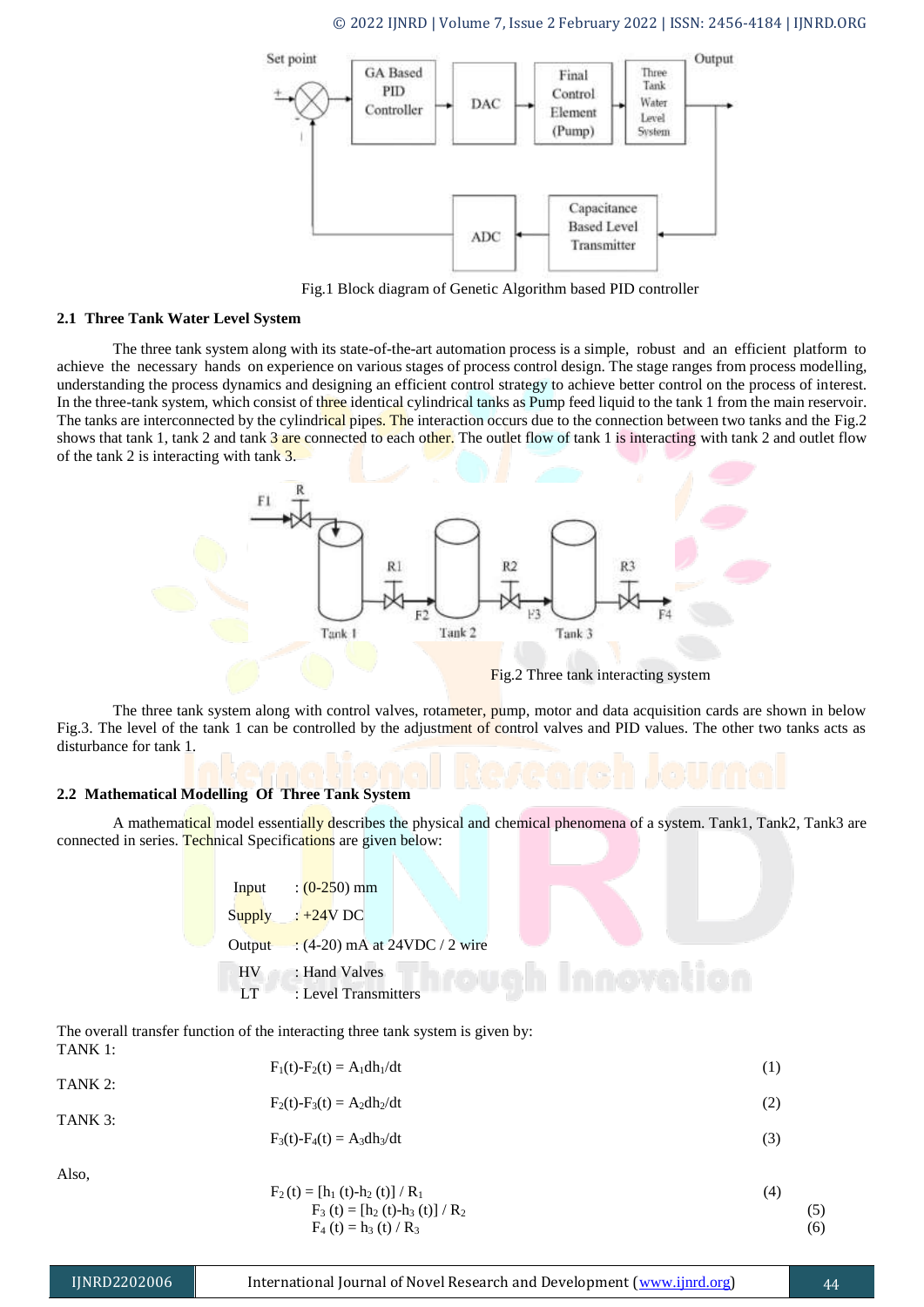## © 2022 IJNRD | Volume 7, Issue 2 February 2022 | ISSN: 2456-4184 | IJNRD.ORG

#### On simplifying the above derivation, the transfer function obtained is,



Fig.3 Three tank system setup

# **III. INTERFACING USING DATA ACQUISITION CARD**

DAQ system consists of sensors, DAQ measurement hardware, and a computer with programmable software. Compared to traditional measurement systems, PC – based DAQ systems exploit the processing power productivity, display and connectivity capabilities of industry – standard computer providing a more powerful, flexible and cost effective measurement solution. Fig. 4 shows the Interfacing Diagram Of Three Tank system.



Fig. 4 Interfacing Diagram Of Three Tank System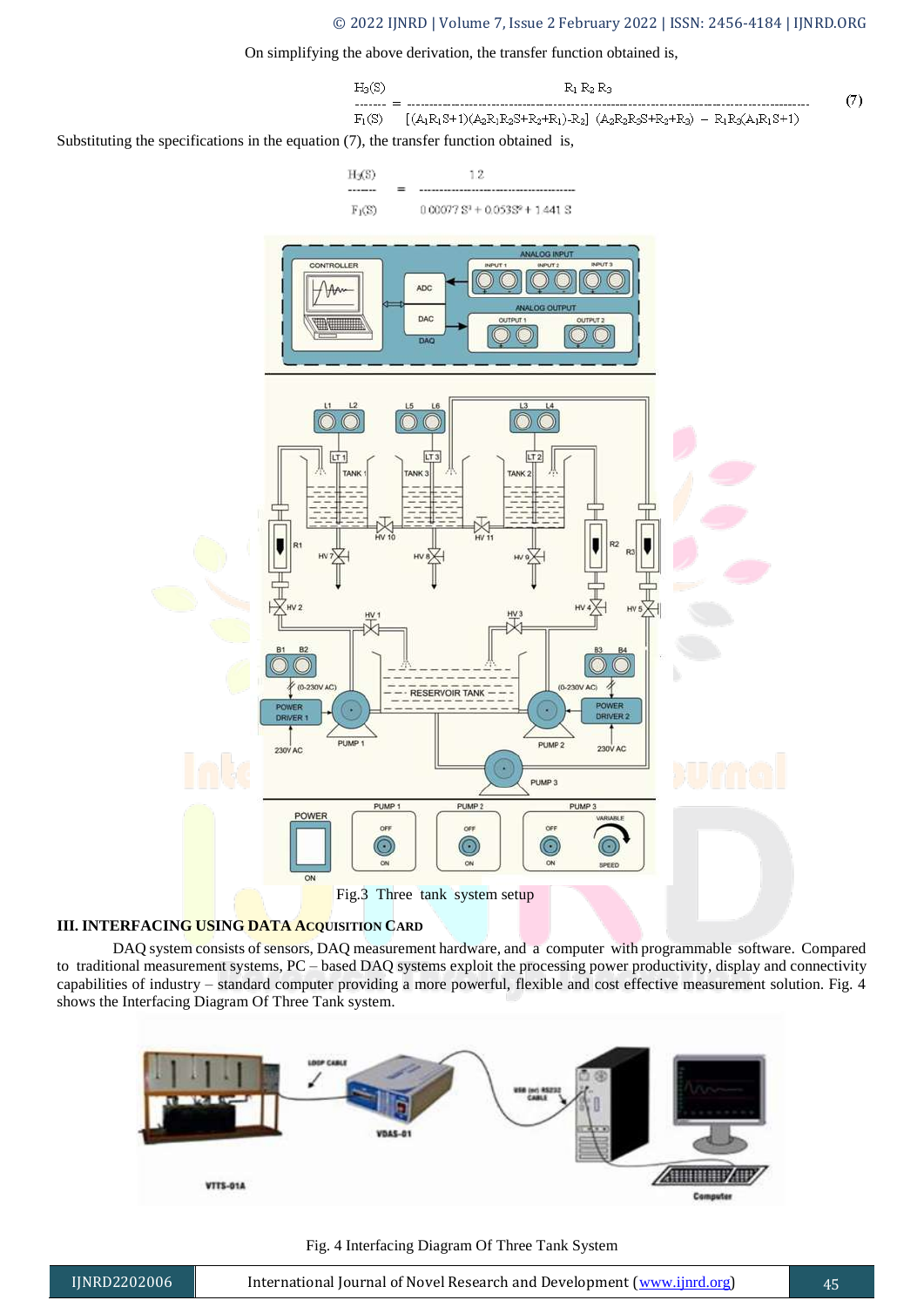#### **IV. IMPLEMENTATION USING GENETIC ALGORITHM**

Genetic algorithm is having population, fitness and fittest values to create the best PID values. When Simulation gets started it creates certain population to find the best value. Further it makes an evaluation at objective function that is stored in MATLAB program. Select the fittest from the iterations when it gets terminated and it is said to be the best PID value. Once the best value is selected, the program gets terminated. The flow chart of GA is shown in Fig. 5.

In the beginning, an initial chromosome is randomly generated. The chromosomes are candidate solutions to the problem. Then, the fitness values of all chromosomes are evaluated by calculating the objective function in decoded form. So, based on the fitness of each individual, a group of the best chromosomes is selected through the selection process. The Genetic operators, crossover and mutation, are applied to this surviving population in order to improve the next generation solution. The process continues until the population converges to the global maximum or another stopping criterion is reached.



#### **4.1 Simulation Environment**

The simulation diagram and the results obtained after controlling the selected three tank water level system using the Genetic Algorithm and conventional PID controller is given, then the results are compared. MATLAB/SIMULINK software has been used for simulation studies. The system is tuned by the GA based PID controller to obtain the desired system specifications. The output from the system is again fed back to the controller so that the error is reduced.

#### **4.2. Conventional PID Controller**

PID Controller, transfer function, two integrator, square error and absolute error is given in the conventional PID controller. Integral square error and Integral absolute error is made for error correlation and for further tuning. When applied to the PID controller with  $Ku = 84.2$  and  $Pu = 0.1449$  sec, the gain values of Kp, Ki, Kd values are determined by using Ziegler Nichol's tuning technique as  $Kp = 49$ ;  $Ki = 0.0549$ ;  $Kd = 0.018245$ 

In coventional PID controller, Integral Square error and Integral absolute error are obtained.

IAE and ISE values gets increased.

# **4.3 Comparison of GA based PID Controller and conventional PID Controller**

Genetic Algorithm is simulated with MATLAB program which gives the fittest value. The output of GA Based PID controller tuning method is compared with the conventional PID controller based on the simulation results obtained from both the tuning technique and obtain the best fitness value from the GA method.

#### **V. SIMULATION RESULTS AND DISCUSSION**

When the gain values of PID controller and GA based PID controller are simulated, it shows the better result in GA based PID method. Integral absolute error and Integral square error are in minimum condition. The proposed GA based PID controller has been simulated using MATLAB program. The output of conventional Zeigler Nichols method is compared with the Genetic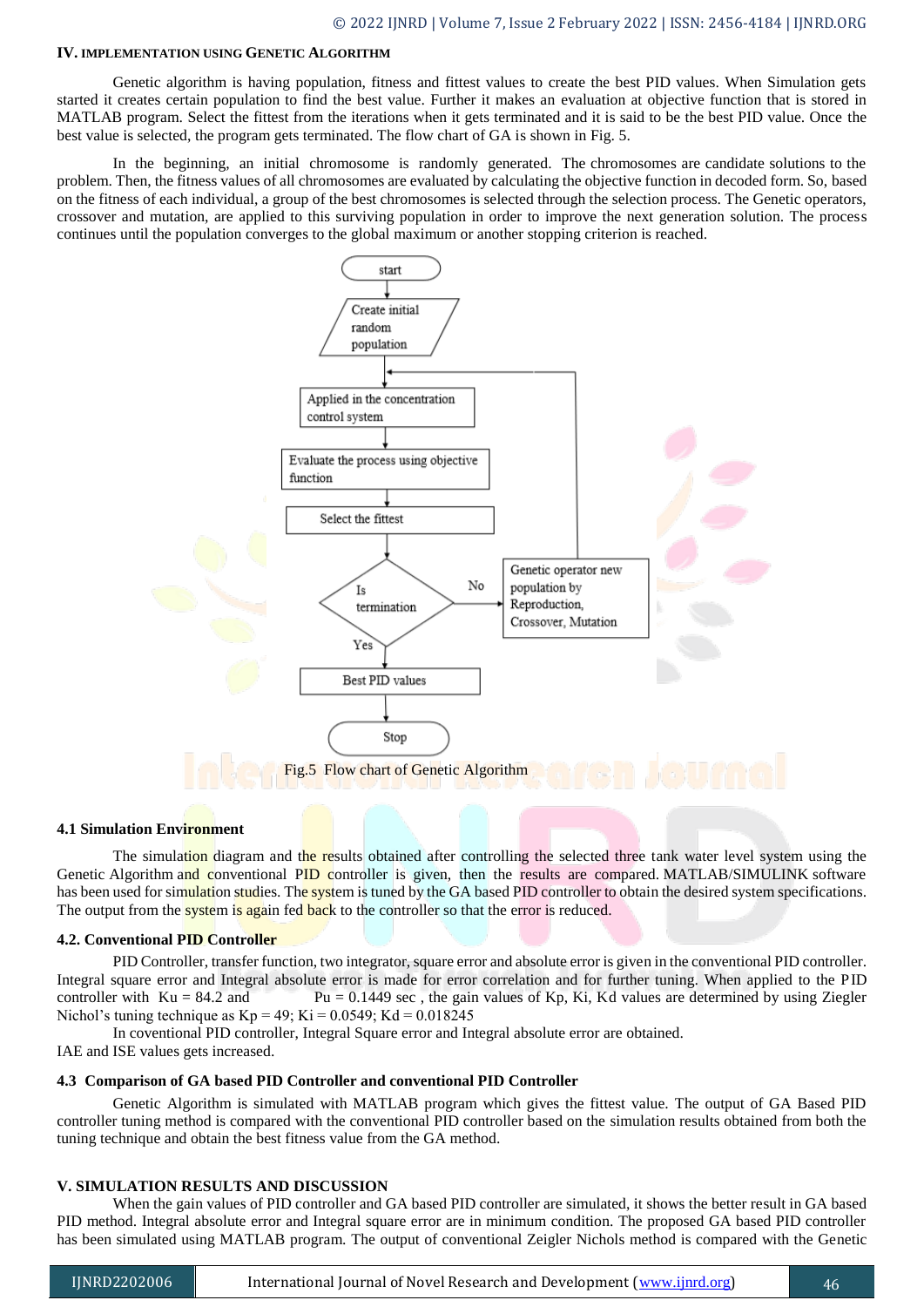Algorithm based tuning technique. The best fittest value generated by the Genetic Algorithm are given as:  $J = 2.7564e+003$ ; Kp = 30; Ki = 0.138; Kd = 0.551.



Fig.6 Response of GA based PID and conventional PID controllers

GA based tuning technique shows better result in rise time, peak overshoot and settling time. The GA is used to search for the optimal PID parameters that will minimize the IAE value when the process is in steady state. When compared to conventional PID controller, GA gain values of  $Kp$ , Ki, K<sub>d</sub> are in minimum steady state. The comparative analysis of the above results are shown in the Table 1.

| Table 1 Performance Analysis |                                   |                         |  |  |  |
|------------------------------|-----------------------------------|-------------------------|--|--|--|
| <b>Parameter</b>             | <b>GA</b> based PID<br>controller | <b>Conventional PID</b> |  |  |  |
| % Peak Overshoot             | 42                                | 62                      |  |  |  |
| Settling time (sec)          | 0.24                              | 1.2                     |  |  |  |
| <b>ISE</b>                   | 72.98                             | 89.6                    |  |  |  |
| IAE                          | 2.491                             | 5.028                   |  |  |  |

# **VI REAL TIME IMPLEMENTATION**

Real time implementation of the three tank interacting water level system is shown in Fig. 7. It shows that the tank are interacting with each other, analog input and analog output are interfaced within DAQ card. The system makes the digital signal to DAQ card and it converts the digital to analog signal for level control.



Fig.7 Experimental setup of three tank interacting system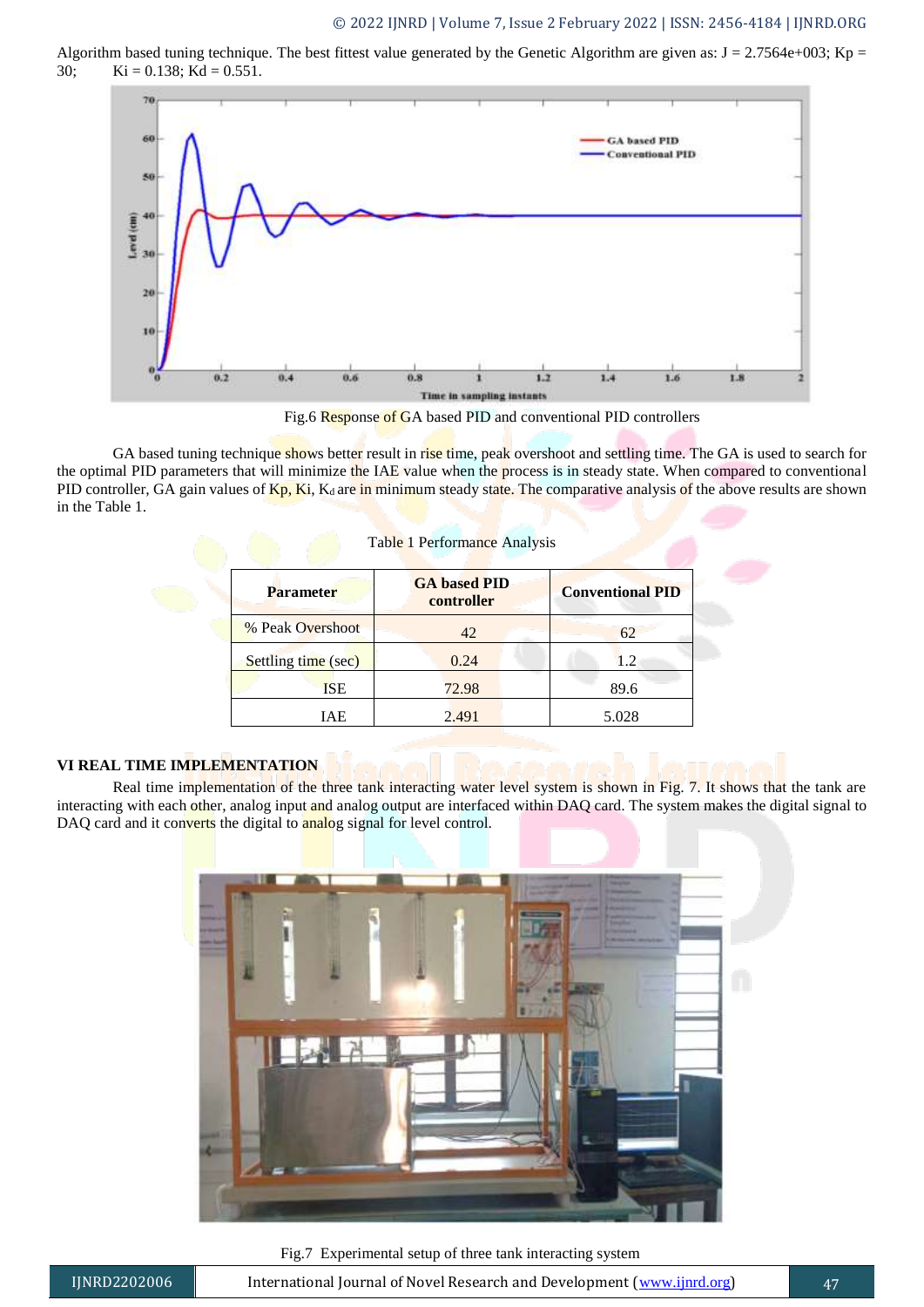This Simulink is common for both GA based PID controller and conventional PID controller.



Fig.8 Simulink model of real time system

The response shown in Fig. 9 is the output obtained in the real time implementation of three tank interacting water level system using GA based PID controller where the set point is given at 60 and it reaches the desired level of 60. The response shown in Fig. 10 is the output obtained in the real time implementation of three tank water level system using GA based PID controller where the set point is given at 50 and it reaches the desired level of 50.



Fig.10 conventional PID controller output

#### **VII. PERFORMANCE COMPARISON ANALYSIS**

The performance comparison analysis is based on simple performance criteria and time integral performance criteria, the following analysis has been observed.

#### **7.1 Simple Performance Criteria**

The designed GA based PID controller has much faster response than the conventional PID controller in which Settling time and % Peak Overshoot is lesser for GA based PID controller than conventional PID controller.